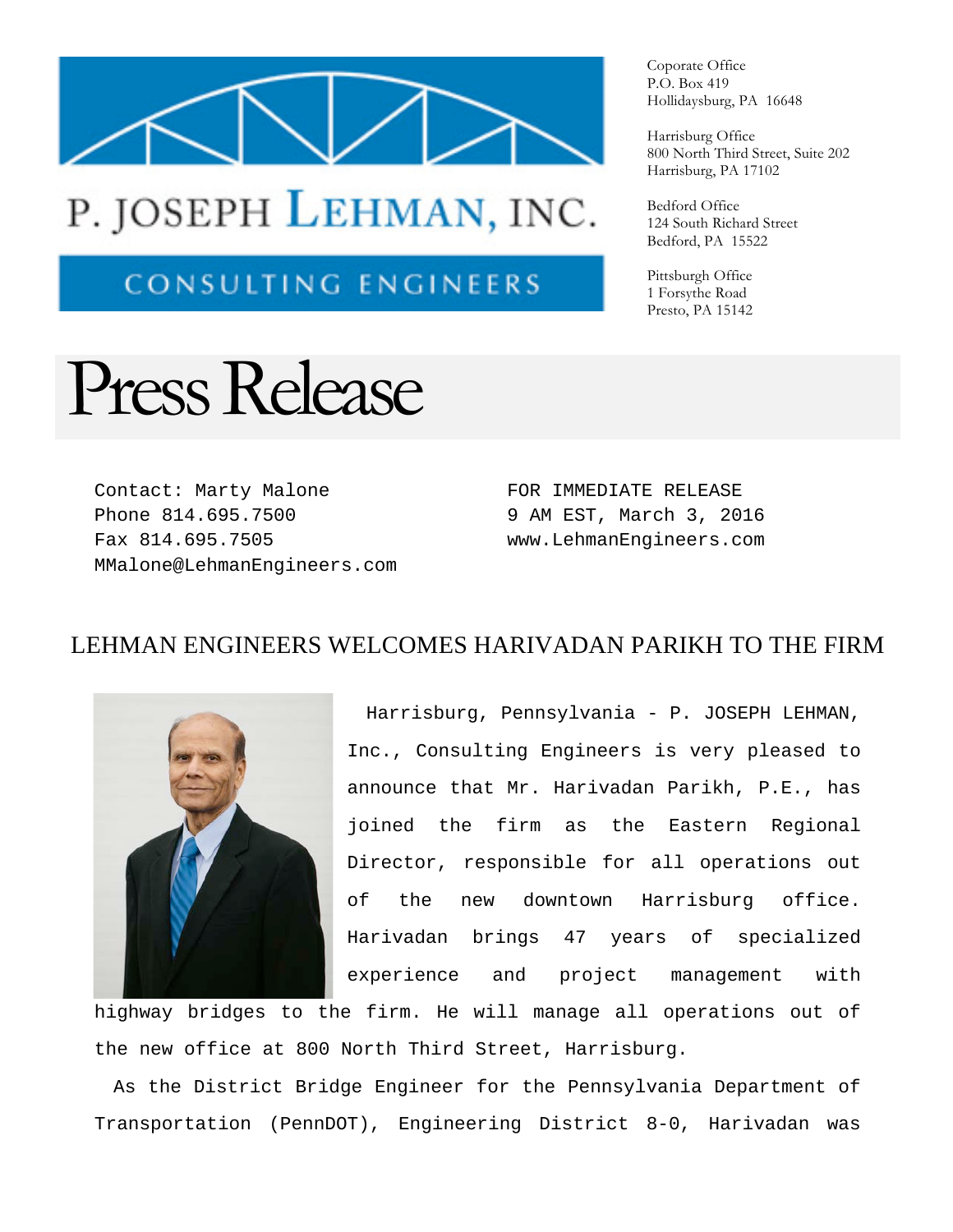responsible for the management of inspection and maintenance programs for approximately 3,400 state bridges within Franklin, Adams, York, Lancaster, Cumberland, Perry, Dauphin, and Lebanon Counties. Charged with ensuring the safety of the travelling public, Harivadan was responsible for selecting particular bridges for preservation, rehabilitation, and replacement. This included providing sound and innovative solutions in emergency situations involving bridge structures. Management of all bridge-related design activities performed by consultants and resolution of all bridgerelated technical and non-technical inquiries from contractors, engineers, general public, legislators, and news media were also his responsibility.

Harivadan is very well-known across Pennsylvania for his involvement in high profile bridge projects and his technical knowledge of bridges, including unique and specialized structures. He brings additional depth and technical skills to the ever-growing team of bridge professionals at Lehman Engineers. He earned his Bachelor of Science Degree in Engineering from Gujarat University, Ahmedabad, India and his Master of Science Degree in Engineering from Worcester University, Worcester, Massachusetts. He currently resides in Mechanicsburg, PA with his wife Nutan. His Daughter Priya is a clinical pharmacist at Baltimore Hospital.

## ####